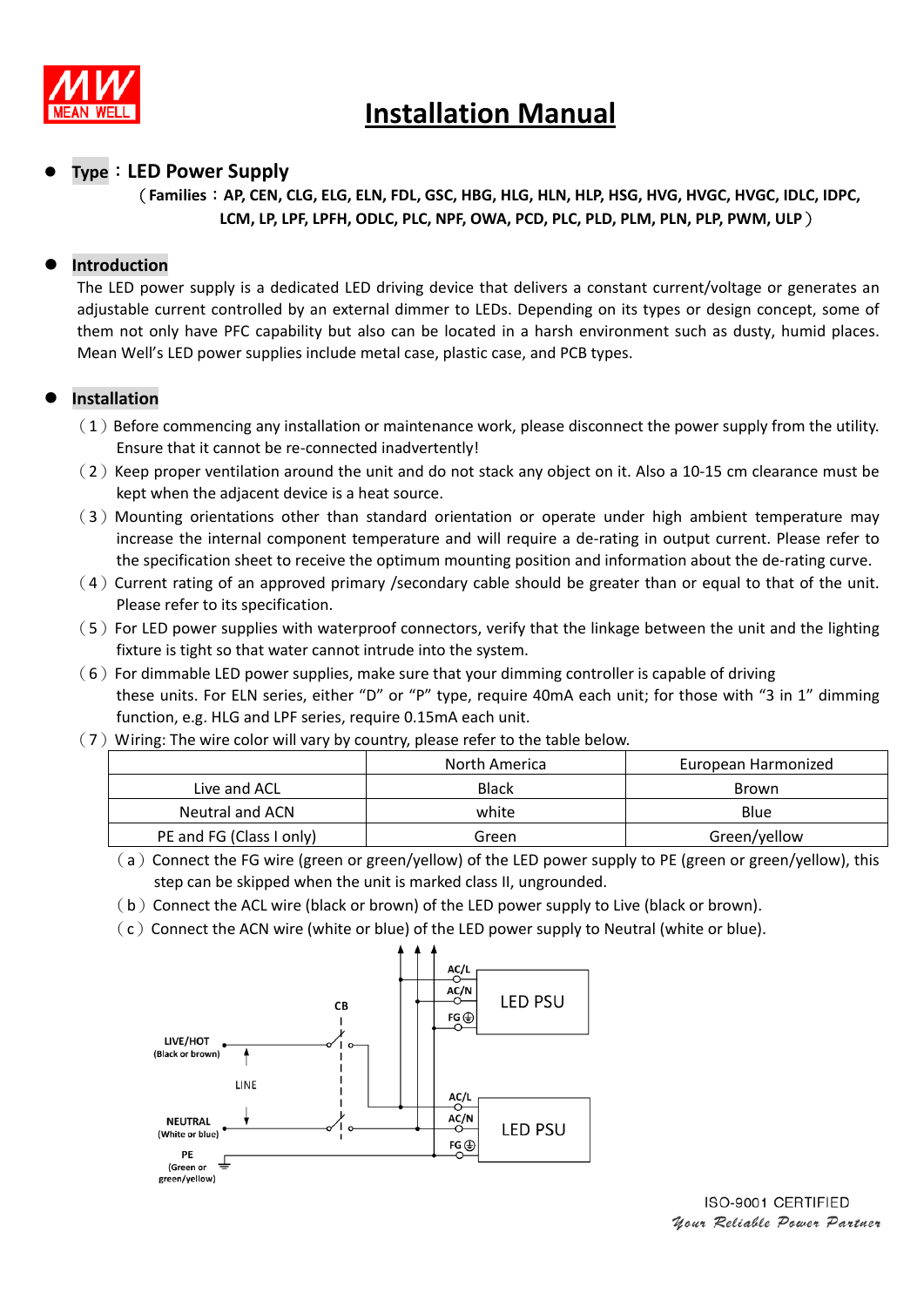

(8)The maximum number of the LED PSUs that can be connected to a circuit breaker at 230V is shown as below.

| <b>Model</b>     | <b>B10</b>     | <b>B16</b>     | C10                     | C16            | D <sub>10</sub> | <b>D16</b> |
|------------------|----------------|----------------|-------------------------|----------------|-----------------|------------|
| APC-8            | 11             | 17             | 18                      | 29             | 37              | 59         |
| <b>APC-12</b>    | 11             | 17             | 18                      | 29             | 37              | 59         |
| APC-16           | 8              | 13             | 14                      | 23             | 28              | 46         |
| <b>APC-25</b>    | 5              | 9              | 9                       | 15             | 18              | 30         |
| <b>APC-35</b>    | 3              | 5              | 6                       | 9              | 12              | 19         |
| APC-8E           | 11             | 17             | 18                      | 29             | 37              | 59         |
| APC-12E          | 11             | 17             | 18                      | 29             | 37              | 59         |
| APC-16E          | 8              | 13             | 14                      | 23             | 26              | 42         |
| APV-8            | 11             | 17             | 18                      | 29             | 37              | 59         |
| <b>APV-12</b>    | 11             | 17             | 18                      | 29             | 37              | 59         |
| APV-16           | 8              | 13             | 14                      | 22             | 28              | 44         |
| <b>APV-25</b>    | 5              | 9              | 9                       | 15             | 18              | 30         |
| <b>APV-35</b>    | $\overline{4}$ | 6              | 6                       | 10             | 13              | 21         |
| APV-8E           | 11             | 17             | 18                      | 29             | 37              | 59         |
| APV-12E          | 11             | 17             | 18                      | 29             | 37              | 59         |
| APV-16E          | 8              | 13             | 14                      | 22             | 28              | 44         |
| <b>CEN-60</b>    | 20             | 32             | 20                      | 32             | 20              | 32         |
| <b>CEN-75</b>    | 16             | 25             | 16                      | 25             | 16              | 25         |
| <b>CEN-100</b>   | 11             | 19             | 11                      | 19             | 11              | 19         |
| <b>CLG-60</b>    | 20             | 32             | 20                      | 32             | 20              | 32         |
| <b>CLG-100</b>   | $\mathbf{1}$   | 3              | 3                       | 5              | 6               | 10         |
| CLG-150          | $\mathbf{1}$   | 3              | 3                       | 5              | 6               | 10         |
| <b>ELG-75</b>    | 4              | $\overline{7}$ | $\overline{7}$          | 11             | 14              | 23         |
| <b>ELG-100</b>   | $\overline{2}$ | 3              | $\overline{4}$          | 6              | 8               | 12         |
| <b>ELG-150</b>   | $\overline{2}$ | $\overline{3}$ | $\overline{\mathbf{3}}$ | 5              | 6               | 11         |
| <b>ELG-200</b>   | $\overline{2}$ | $\overline{4}$ | $\overline{4}$          | 6              | 6               | 10         |
| <b>ELG-240</b>   | $\overline{2}$ | $\overline{4}$ | $\overline{4}$          | 6              | 5               | 8          |
| <b>ELG-75-C</b>  | 4              | $\overline{7}$ | $\overline{7}$          | 11             | 14              | 23         |
| ELG-100-C        | $\overline{2}$ | 3              | $\overline{4}$          | 6              | 8               | 12         |
| ELG-150-C        | $\overline{2}$ | 3              | $\overline{\mathbf{r}}$ | 6              | 8               | 13         |
| <b>ELG-200-C</b> | $\mathbf{1}$   | $\overline{2}$ | $\overline{2}$          | $\overline{4}$ | 5               | 9          |
| ELG-240-C        | $\overline{2}$ | 3              | $\overline{4}$          | 6              | 5               | 8          |
| <b>ELN-30</b>    | 3              | 4              | 5                       | 8              | 10              | 16         |
| <b>ELN-60</b>    | $\overline{2}$ | 3              | 3                       | 5              | $\overline{7}$  | 11         |
| <b>FDL-65</b>    | 6              | 9              | 10                      | 16             | 16              | 26         |
| GSC18            | 26             | 42             | 26                      | 42             | 26              | 42         |
| GSC25            | 26             | 42             | 26                      | 42             | 26              | 42         |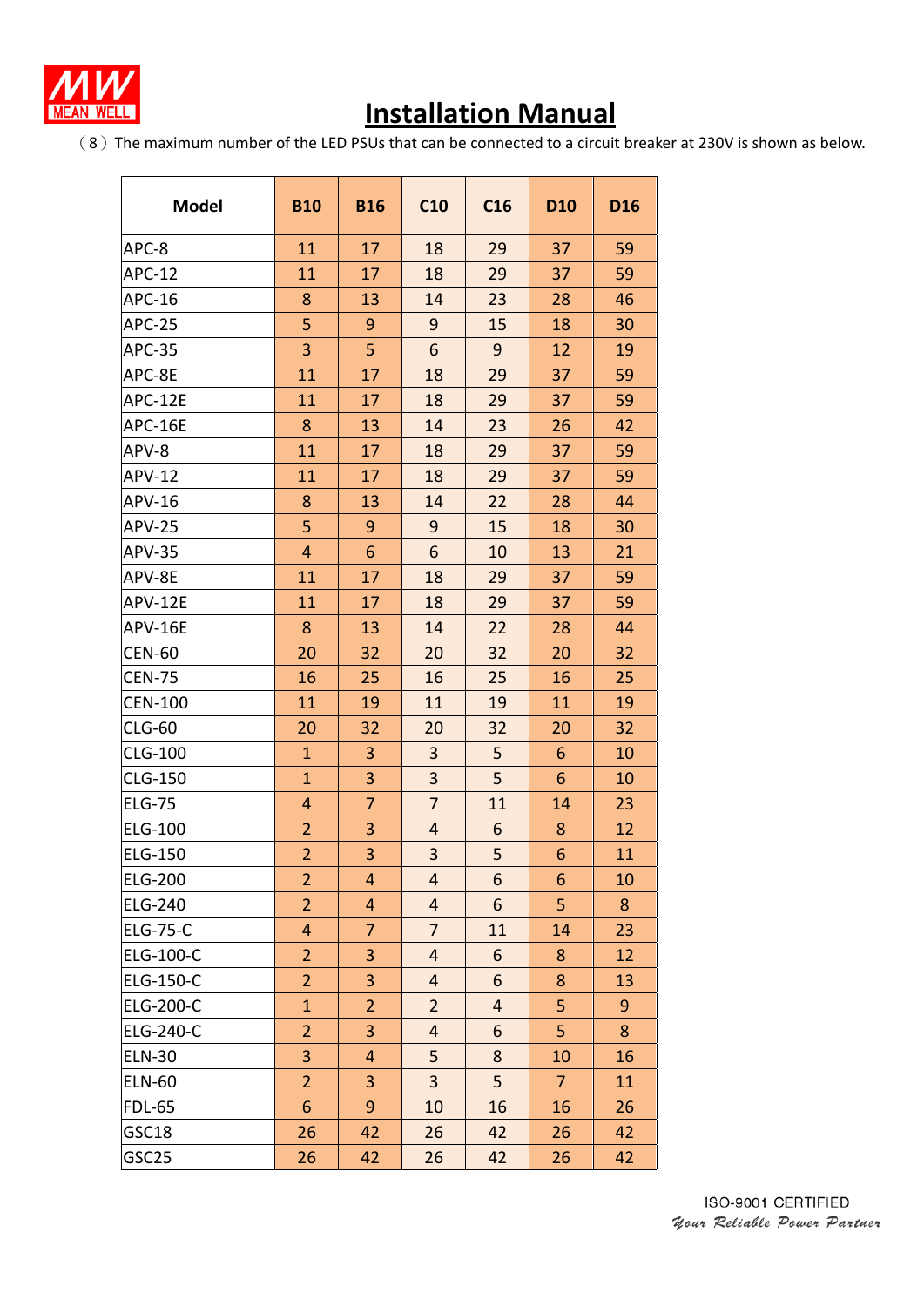

| <b>Model</b>             | <b>B10</b>     | <b>B16</b>     | C10                     | C16            | <b>D10</b>     | <b>D16</b>     |
|--------------------------|----------------|----------------|-------------------------|----------------|----------------|----------------|
| GSC40                    | 22             | 36             | 22                      | 36             | 22             | 36             |
| <b>HBG-60</b>            | 18             | 28             | 20                      | 32             | 20             | 32             |
| <b>HBG-100</b>           | 3              | 4              | 5                       | 8              | 10             | 16             |
| <b>HBG-160</b>           | $\overline{2}$ | 4              | $\overline{4}$          | $\overline{7}$ | 9              | 15             |
| <b>HBG-240</b>           | $\mathbf{1}$   | $\overline{2}$ | $\overline{2}$          | 3              | $\overline{4}$ | $\overline{7}$ |
| <b>HBG-60-P</b>          | 18             | 28             | 20                      | 32             | 20             | 32             |
| <b>HBG-100P</b>          | 3              | 4              | 5                       | 8              | 10             | 16             |
| <b>HBG-160P</b>          | $\overline{2}$ | $\overline{4}$ | $\overline{4}$          | $\overline{7}$ | 9              | 15             |
| <b>HBG-240P</b>          | $\mathbf{1}$   | $\overline{2}$ | $\overline{2}$          | 3              | $\overline{4}$ | $\overline{7}$ |
| HLG-40H                  | 7              | 12             | 13                      | 20             | 26             | 41             |
| HLG-60H                  | 6              | 9              | 10                      | 16             | 20             | 32             |
| HLG-80H                  | $\overline{2}$ | $\overline{3}$ | 3                       | 6              | $\overline{7}$ | 12             |
| <b>HLG-100H</b>          | 3              | $\overline{4}$ | 5                       | 8              | 10             | 16             |
| <b>HLG-120H</b>          | $\overline{3}$ | 5              | 5                       | 9              | 10             | 17             |
| <b>HLG-150H</b>          | $\overline{2}$ | 4              | $\overline{4}$          | $\overline{7}$ | 8              | 13             |
| <b>HLG-185H</b>          | $\overline{2}$ | 4              | $\overline{4}$          | $\overline{7}$ | 8              | 13             |
| <b>HLG-240H</b>          | $\mathbf{1}$   | $\overline{2}$ | $\overline{\mathbf{3}}$ | $\overline{4}$ | 5              | 8              |
| <b>HLG-320H</b>          | $\mathbf{1}$   | $\overline{1}$ | $\mathbf{1}$            | $\overline{2}$ | 3              | 5              |
| <b>HLG-480H</b>          | $\overline{0}$ | $\mathbf{1}$   | $\overline{1}$          | $\overline{2}$ | $\overline{3}$ | 5              |
| <b>HLG-600H</b>          | $\mathbf{1}$   | $\mathbf{1}$   | $\mathbf{1}$            | $\overline{2}$ | $\overline{2}$ | 3              |
| HLG-60H-C                | 5              | 8              | 8                       | 13             | 16             | 26             |
| HLG-80H-C                | 3              | 4              | 5                       | 8              | 10             | 16             |
| <b>HLG-120H-C</b>        | $\overline{2}$ | 4              | $\overline{4}$          | 6              | 8              | 13             |
| <b>HLG-185H-C</b>        | $\overline{2}$ | 4              | $\overline{4}$          | $\overline{7}$ | 8              | 13             |
| <b>HLG-240H-C</b>        | $\overline{1}$ | $\overline{2}$ | $\overline{2}$          | 3              | 4              | $\overline{7}$ |
| <b>HLG-320H-C</b>        | $\mathbf 0$    | $\mathbf{1}$   | $\mathbf{1}$            | $\overline{2}$ | 3              | 5              |
| HLG-480H-C               | $\mathbf 0$    | $\mathbf{1}$   | $\mathbf{1}$            | $\overline{2}$ | 3              | 5              |
| HLN-40H                  | 7              | 12             | 13                      | 20             | 26             | 41             |
| HLN-60H                  | 6              | 9              | 10                      | 16             | 20             | 32             |
| HLN-80H                  | $\overline{2}$ | 3              | 3                       | 6              | $\overline{7}$ | 12             |
| HLP-40H                  | $\overline{7}$ | 12             | 13                      | 20             | 26             | 41             |
| HLP-60H                  | 6              | 9              | 10                      | 16             | 20             | 32             |
| HLP-80H                  | $\overline{2}$ | 3              | 3                       | 5              | $6\phantom{1}$ | 10             |
| <b>HSG-70</b>            | 4              | 6              | 7                       | 11             | 14             | 22             |
| <b>HVG-65</b><br>(480V)  | $\overline{7}$ | 12             | 12                      | 20             | 25             | 40             |
| <b>HVG-100</b><br>(480V) | 3              | 5              | 5                       | 8              | 10             | 17             |
| <b>HVG-150</b><br>(480V) | $\overline{2}$ | $\overline{4}$ | $\overline{4}$          | 6              | 8              | 13             |
| <b>HVG-240</b><br>(480V) | $\overline{2}$ | $\overline{4}$ | $\overline{4}$          | $\overline{7}$ | 9              | 15             |
| <b>HVG-320</b><br>(480V) | $\mathbf{1}$   | $\overline{2}$ | $\overline{2}$          | $\overline{4}$ | 5              | 8              |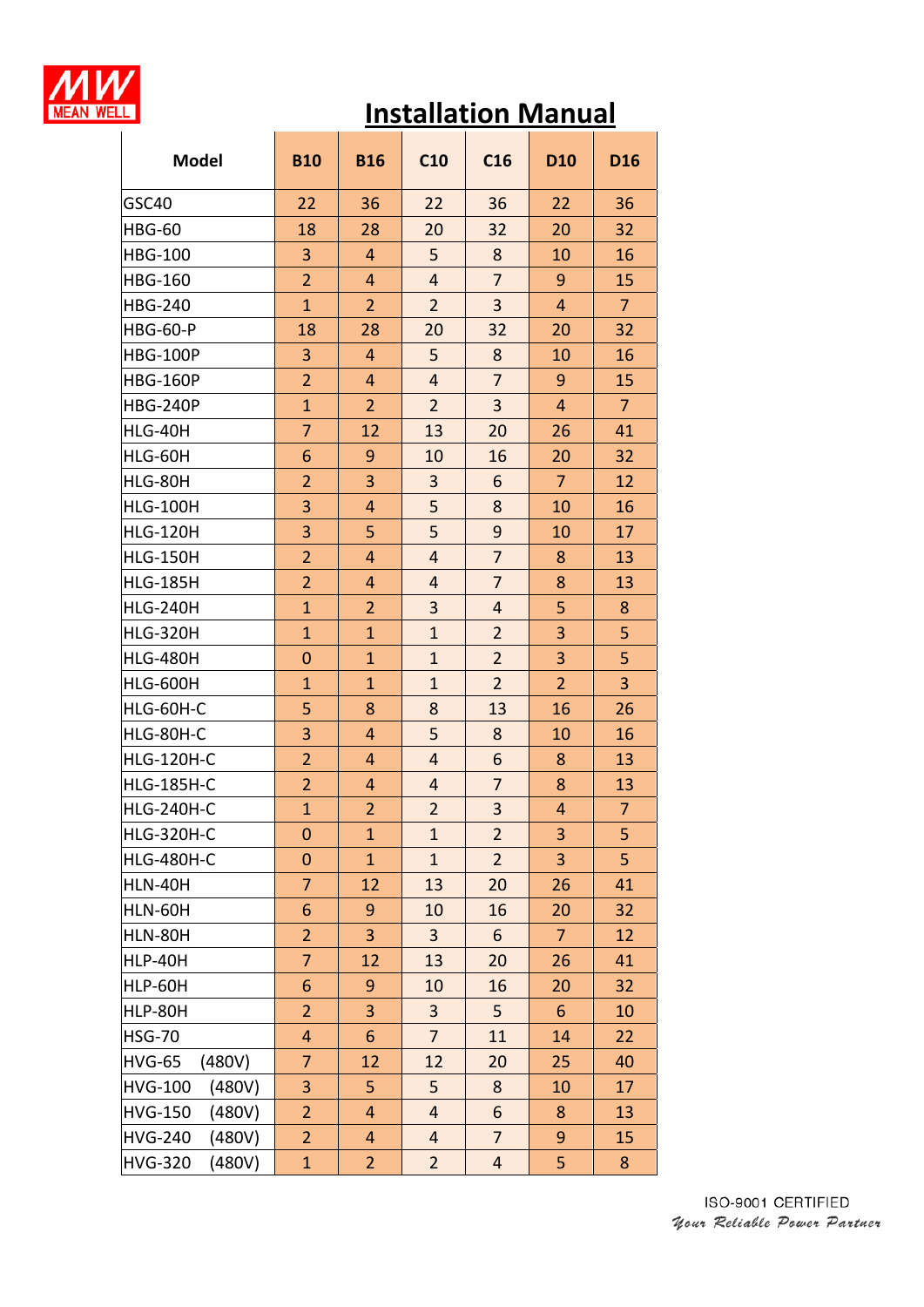

| <b>Model</b>              | <b>B10</b>     | <b>B16</b>     | C10                     | C16            | D <sub>10</sub> | D <sub>16</sub> |
|---------------------------|----------------|----------------|-------------------------|----------------|-----------------|-----------------|
| HVGC-65<br>(480V)         | $\overline{7}$ | 12             | 12                      | 20             | 25              | 40              |
| (480V)<br><b>HVGC-100</b> | 3              | 5              | 5                       | 8              | 10              | 17              |
| <b>HVGC-150</b><br>(480V) | $\overline{2}$ | $\overline{4}$ | $\overline{4}$          | 6              | 8               | 13              |
| <b>HVGC-240</b><br>(480V) | $\overline{2}$ | $\overline{4}$ | $\overline{4}$          | $\overline{7}$ | 9               | 15              |
| <b>HVGC-320</b><br>(480V) | $\mathbf{1}$   | $\overline{2}$ | $\overline{2}$          | $\overline{4}$ | 5               | 8               |
| IDLC-25                   | 27             | 43             | 45                      | 72             | 50              | 80              |
| IDLC-45                   | 20             | 32             | 20                      | 32             | 20              | 32              |
| IDLC-65                   | 20             | 32             | 20                      | 32             | 20              | 32              |
| IDPC-25                   | 27             | 43             | 45                      | 72             | 50              | 80              |
| IDPC-45                   | 20             | 32             | 20                      | 32             | 20              | 32              |
| IDPC-65                   | 20             | 32             | 20                      | 32             | 20              | 32              |
| <b>LCM-25</b>             | 16             | 26             | 27                      | 44             | 50              | 80              |
| <b>LCM-40</b>             | 16             | 26             | 27                      | 44             | 29              | 47              |
| <b>LCM-60</b>             | 15             | 25             | 20                      | 32             | 20              | 32              |
| LCM-25DA                  | 16             | 26             | 27                      | 44             | 50              | 80              |
| LCM-40DA                  | 16             | 26             | 27                      | 44             | 29              | 47              |
| LCM-60DA                  | 15             | 25             | 20                      | 32             | 20              | 32              |
| LCM-40U<br>(115V)         | 18             | 29             | 18                      | 29             | 18              | 29              |
| LCM-60U<br>(115V)         | 12             | 19             | 12                      | 19             | 12              | 19              |
| LCM-40UDA                 | 18             | 29             | 18                      | 29             | 18              | 29              |
| (115V)                    |                |                |                         |                |                 |                 |
| LCM-60UDA<br>(115V)       | 12             | 19             | 12                      | 19             | 12              | 19              |
| <b>LPC-20</b>             | 5              | 8              | 9                       | 14             | 18              | 29              |
| <b>LPC-35</b>             | $\overline{2}$ | 4              | $\overline{4}$          | $\overline{7}$ | $\overline{9}$  | 15              |
| LPC-60                    | $\overline{2}$ | 3              | 3                       | 6              | $\overline{7}$  | 12              |
| LPC-100                   | $\mathbf{1}$   | $\mathbf{1}$   | $\mathbf{1}$            | $\overline{2}$ | 3               | 5               |
| LPC-150                   | $\overline{2}$ | 3              | $\overline{\mathbf{r}}$ | 6              | 5               | $\bf 8$         |
| LPF-16                    | 9              | 14             | 15                      | 24             | 30              | 48              |
| <b>LPF-25</b>             | 8              | 12             | 13                      | 21             | 27              | 43              |
| <b>LPF-40</b>             | $\overline{7}$ | 12             | 13                      | 20             | 26              | 41              |
| <b>LPF-60</b>             | 5              | 8              | 9                       | 14             | 18              | 29              |
| <b>LPF-90</b>             | $\overline{2}$ | $\overline{4}$ | $\overline{4}$          | 6              | 8               | 13              |
| LPF-16D                   | 9              | 14             | 15                      | 24             | 30              | 48              |
| LPF-25D                   | 8              | 12             | 13                      | 21             | 27              | 43              |
| LPF-40D                   | $\overline{7}$ | 12             | 13                      | 20             | 26              | 41              |
| LPF-60D                   | 5              | 8              | 9                       | 14             | 18              | 29              |
| LPF-90D                   | $\overline{2}$ | 4              | 4                       | 6              | 8               | 13              |
| LPFH-60<br>(347V)         | 3              | 5              | 5                       | 9              | 11              | 18              |
| (347V)<br>LPFH-60D        | 3              | 5              | 5                       | 9              | 11              | 18              |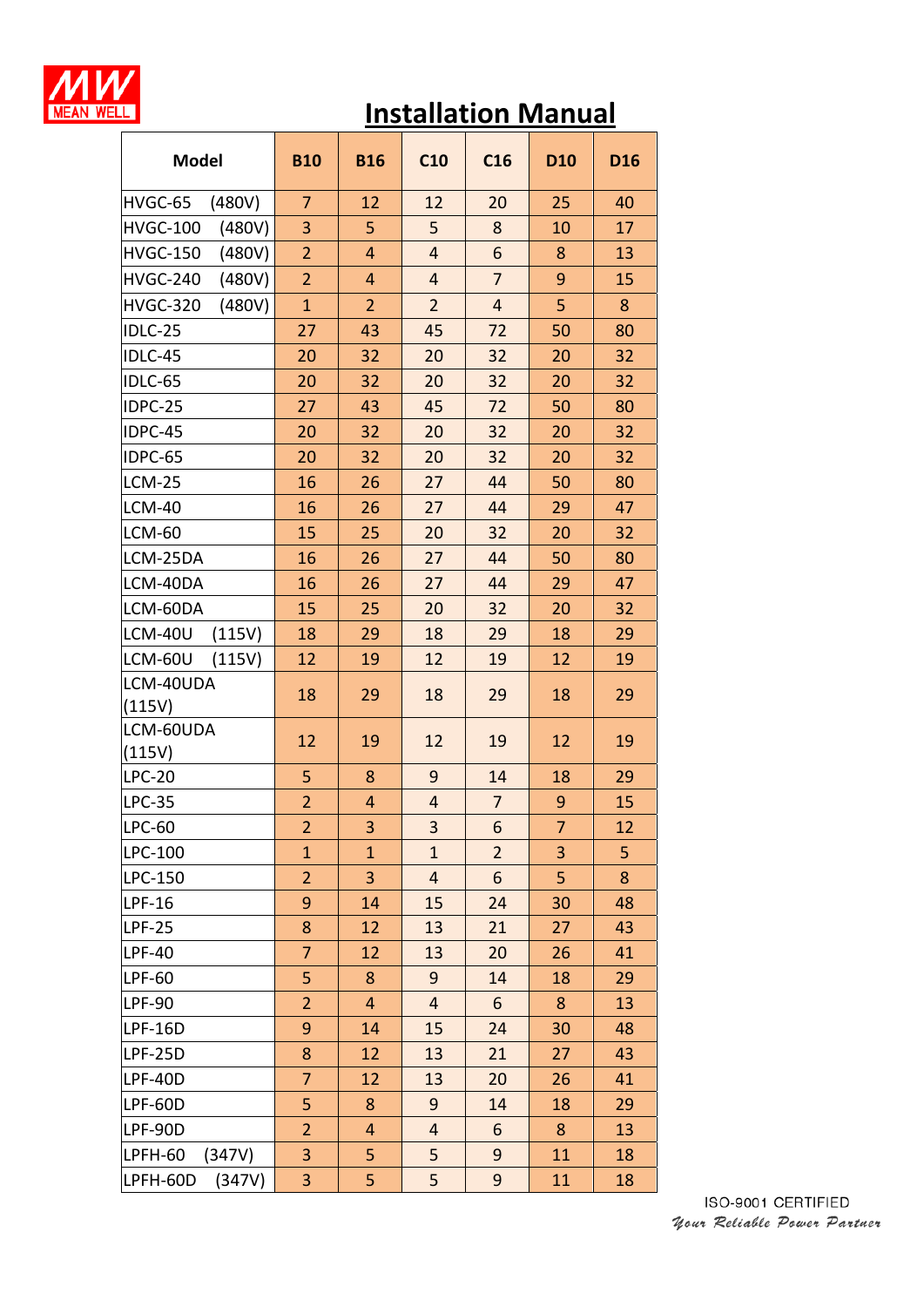

| <b>Model</b>              | <b>B10</b>     | <b>B16</b>     | C10            | C16                     | <b>D10</b>     | <b>D16</b>     |
|---------------------------|----------------|----------------|----------------|-------------------------|----------------|----------------|
| <b>LPH-18</b>             | 10             | 17             | 18             | 28                      | 36             | 57             |
| LPHC-18                   | 8              | 13             | 14             | 22                      | 28             | 44             |
| <b>LPL-18</b><br>(115V)   | 10             | 16             | 16             | 27                      | 20             | 32             |
| LPLC-18<br>(115V)         | $\overline{7}$ | 12             | 12             | 20                      | 20             | 32             |
| <b>LPV-20</b>             | 5              | 8              | 9              | 14                      | 18             | 29             |
| <b>LPV-35</b>             | $\overline{2}$ | 4              | $\overline{4}$ | $\overline{7}$          | $\overline{9}$ | 14             |
| LPV-60                    | $\overline{2}$ | 3              | $\overline{4}$ | 6                       | 8              | 12             |
| LPV-100                   | $\overline{1}$ | $\overline{2}$ | $\overline{2}$ | 3                       | $\overline{4}$ | $\overline{7}$ |
| LPV-150                   | $\mathbf{1}$   | $\overline{2}$ | $\overline{2}$ | 3                       | $\overline{4}$ | $\overline{7}$ |
| <b>LPVL-150</b><br>(115V) | $\overline{1}$ | $\mathbf{1}$   | $\mathbf{1}$   | $\overline{2}$          | $\overline{2}$ | 4              |
| <b>NPF-40</b>             | 6              | 9              | 10             | 16                      | 20             | 32             |
| <b>NPF-60</b>             | 6              | 9              | 10             | 16                      | 20             | 32             |
| <b>NPF-90</b>             | $\overline{2}$ | 3              | 3              | 6                       | 7              | 12             |
| <b>NPF-120</b>            | $\overline{2}$ | $\overline{4}$ | $\overline{4}$ | 6                       | 8              | 13             |
| NPF-40D                   | 6              | 9              | 10             | 16                      | 20             | 32             |
| NPF-60D                   | 6              | 9              | 10             | 16                      | 20             | 32             |
| NPF-90D                   | $\overline{2}$ | 3              | 3              | 6                       | 7              | 12             |
| <b>NPF-120D</b>           | $\overline{2}$ | $\overline{4}$ | $\overline{4}$ | 6                       | 8              | 13             |
| ODLC-45                   | 20             | 32             | 20             | 32                      | 20             | 32             |
| ODLC-65                   | 20             | 32             | 20             | 32                      | 20             | 32             |
| OWA-60E                   | $\mathbf{1}$   | $\overline{2}$ | $\overline{2}$ | $\overline{4}$          | 5              | 8              |
| OWA-90E                   | $\overline{2}$ | 3              | 3              | 6                       | $\overline{7}$ | 12             |
| <b>OWA-120E</b>           | $\overline{2}$ | 4              | $\overline{4}$ | 6                       | 8              | 13             |
| OWA-60U                   | $\overline{1}$ | $\overline{2}$ | $\overline{2}$ | $\overline{\mathbf{r}}$ | 5              | 8              |
| OWA-90U                   | $\overline{2}$ | 3              | 3              | 6                       | $\overline{7}$ | 12             |
| <b>OWA-120U</b>           | 2              | 4              | 4              | 6                       | 8              | 13             |
| PCD-16A<br>(115V)         | 36             | 58             | 36             | 58                      | 36             | 58             |
| <b>PCD-16B</b>            | 80             | 128            | 80             | 128                     | 80             | 128            |
| (115V)<br>PCD-25A         | 23             | 37             | 23             | 37                      | 23             | 37             |
| <b>PCD-25B</b>            | 50             | 80             | 50             | 80                      | 50             | 80             |
| PCD-40B                   | 29             | 47             | 29             | 47                      | 29             | 47             |
| PCD-60B                   | 20             | 32             | 20             | 32                      | 20             | 32             |
| <b>PLC-30</b>             | 40             | 64             | 40             | 64                      | 40             | 64             |
| <b>PLC-45</b>             | 26             | 42             | 26             | 42                      | 26             | 42             |
| <b>PLC-60</b>             | 20             | 32             | 20             | 32                      | 20             | 32             |
| <b>PLC-100</b>            | $\mathbf{1}$   | 3              | 3              | 5                       | 6              | 10             |
| PLD-16A<br>(115V)         | 36             | 58             | 36             | 58                      | 36             | 58             |
| <b>PLD-16B</b>            | 80             | 128            | 80             | 128                     | 80             | 128            |
| <b>PLD-25</b>             | 45             | 72             | 50             | 80                      | 50             | 80             |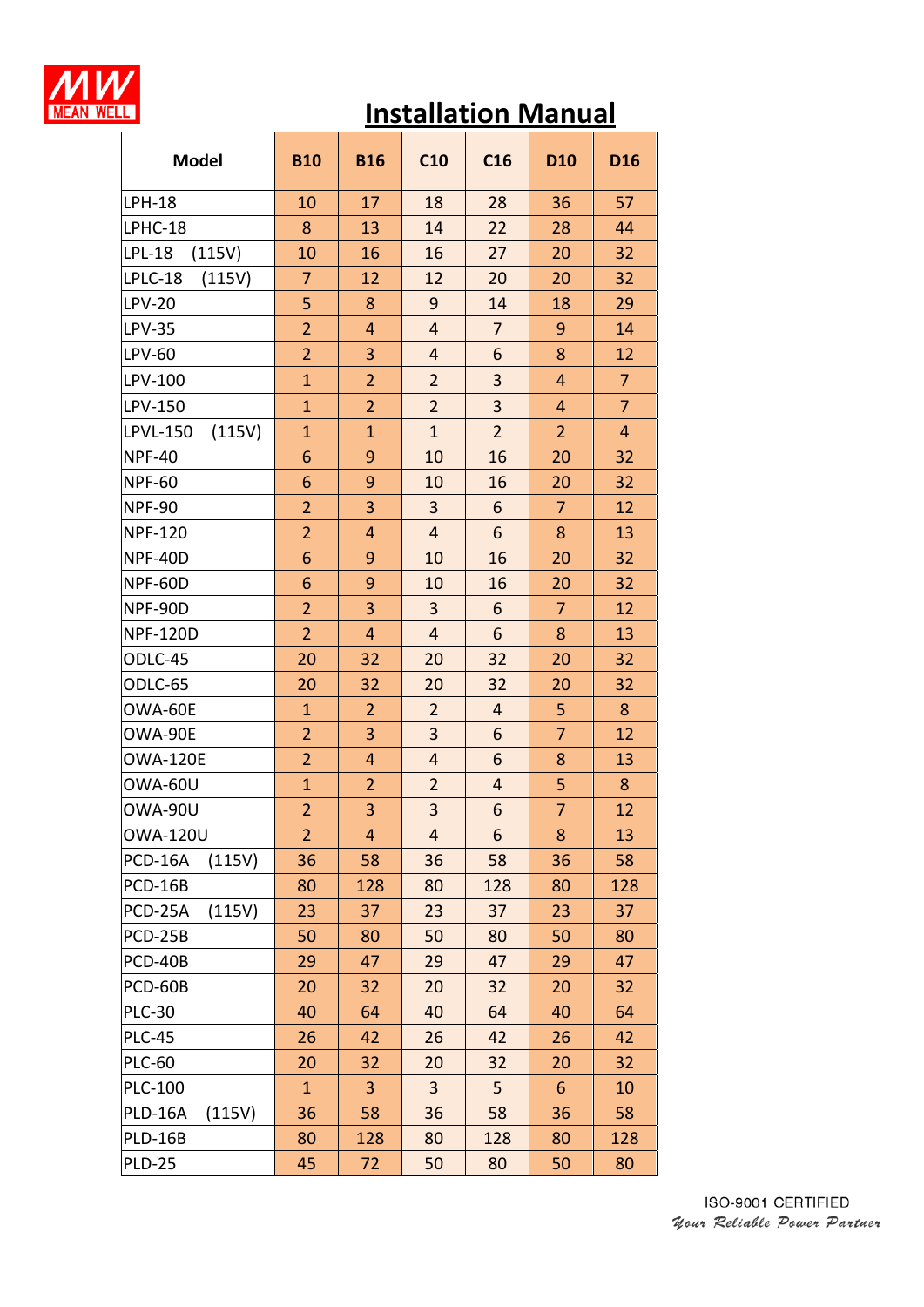

| <b>Model</b>   | <b>B10</b>     | <b>B16</b>     | C10            | C16 | D <sub>10</sub> | D <sub>16</sub> |
|----------------|----------------|----------------|----------------|-----|-----------------|-----------------|
| <b>PLD-40B</b> | 29             | 47             | 29             | 47  | 29              | 47              |
| PLD-60B        | 20             | 32             | 20             | 32  | 20              | 32              |
| <b>PLM-12</b>  | 100            | 160            | 100            | 160 | 100             | 160             |
| <b>PLM-25</b>  | 50             | 80             | 50             | 80  | 50              | 80              |
| <b>PLM-40</b>  | 29             | 47             | 29             | 47  | 29              | 47              |
| <b>PLN-20</b>  | 61             | 98             | 61             | 98  | 61              | 98              |
| <b>PLN-30</b>  | 40             | 64             | 40             | 64  | 40              | 64              |
| <b>PLN-45</b>  | 26             | 42             | 26             | 42  | 26              | 42              |
| <b>PLN-60</b>  | 20             | 32             | 20             | 32  | 20              | 32              |
| <b>PLN-100</b> | $\overline{1}$ | 3              | 3              | 5   | 6               | 10              |
| <b>PLP-20</b>  | 57             | 92             | 61             | 98  | 61              | 98              |
| <b>PLP-30</b>  | 40             | 64             | 40             | 64  | 40              | 64              |
| <b>PLP-45</b>  | 26             | 42             | 26             | 42  | 26              | 42              |
| <b>PLP-60</b>  | 20             | 32             | 20             | 32  | 20              | 32              |
| <b>PWM-40</b>  | 6              | 9              | 10             | 16  | 20              | 32              |
| <b>PWM-60</b>  | 6              | 9              | 10             | 16  | 20              | 32              |
| <b>PWM-90</b>  | $\overline{2}$ | 3              | 3              | 6   | $\overline{7}$  | 12              |
| <b>PWM-120</b> | $\overline{2}$ | $\overline{4}$ | $\overline{4}$ | 6   | 8               | 13              |
| <b>ULP-150</b> | $\overline{2}$ | $\overline{4}$ | $\overline{4}$ | 6   | 8               | 13              |

Note: These calculated values are based on MCB *S200 series* manufactured by *ABB* except for

HVG/HVGC series, which are calculated by using MCB *S260 series* of the same manufacturer.

(9) For other information about the products, please refer to www.meanwell.com for details.

## **Warning / Caution !!**

- $(1)$  Risk of electrical shock and energy hazard. All failure should be examined by a qualified technician. Please do not remove the case of the power supply by yourself!
- (2) Risk of irreparable damage. LED power supplies with IP64 to IP66 rating must be located indoors or in a location where these units can be sheltered from the rain if outdoors. All products cannot be in water.
- (3)Please do not install LED power supplies in places with high ambient temperature or close to fire source. Please refer to the specifications about the maximum ambient temperature limitations.
- $(4)$  Output current and output wattage must not exceed the rated values on the specifications.
- (5) The FG ( $\left(\frac{\Gamma}{\Gamma}\right)$ ) must be well connected to PE(protective earth) if the unit equips with it.
- $(6)$  All MW's PSUs are designed in accordance with EMC regulations and the related test reports are available by request. Since they are belong to component power supplies and will be installed inside system enclosure, when they are integrated into a system, the EMC characteristics of the end system must be re-verified again.
- $(7)$  If the external flexible cable or cord of this switching power supply is damaged, it shall be exclusively replaced by the manufacturer or his service agent or a similar qualified person in order to avoid a hazard.
- (8)This device complies with Part 15 of the FCC Rules. Operation is subject to the following two conditions:
	- (a) this device may not cause harmful interference, and
	- (b) this device must accept any interference received, including interfe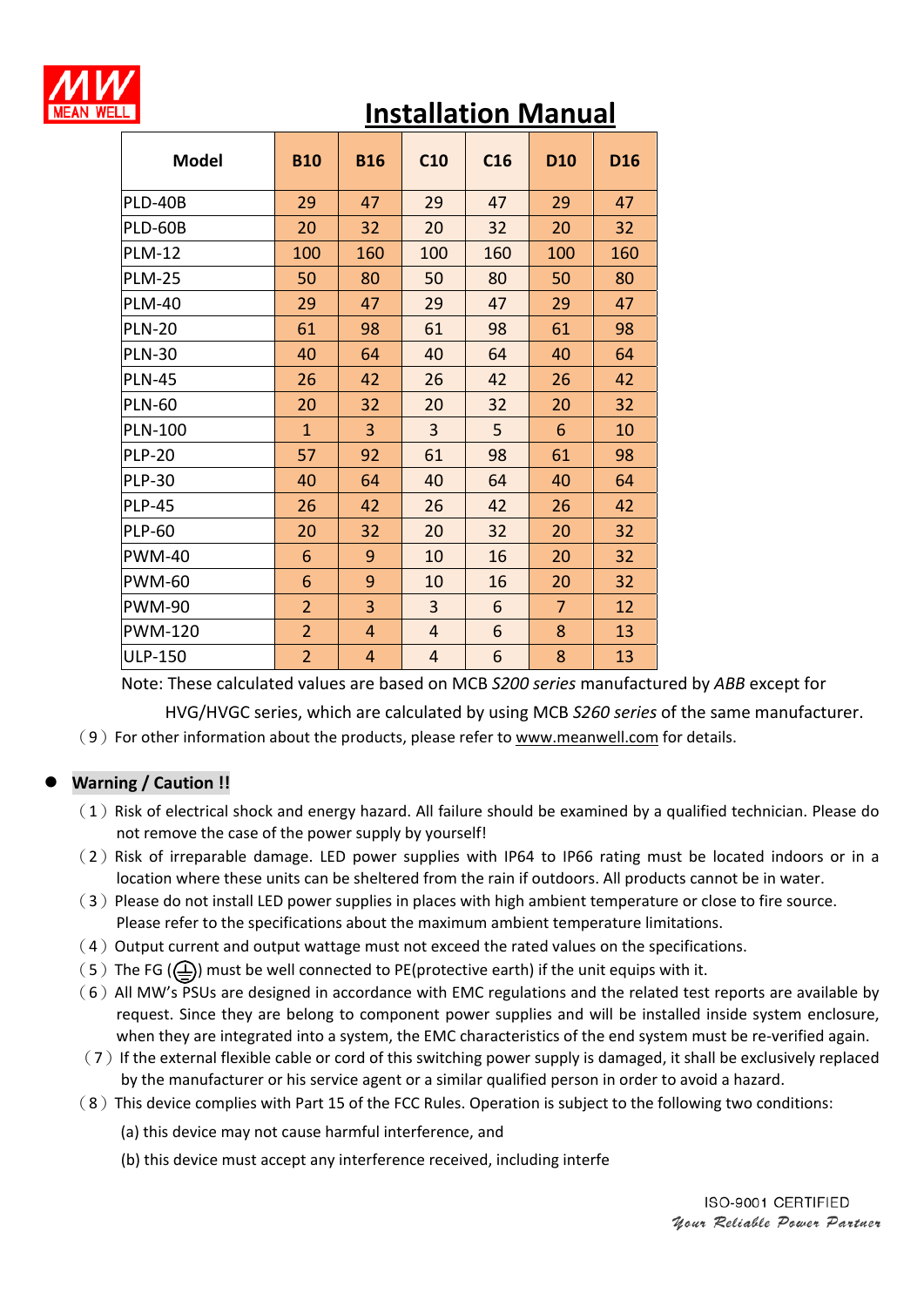

#### **Manufacturer**:

MEAN WELL ENTERPRISES Co., LTD. No.28, Wuquan 3rd Rd., Wugu Dist., New Taipei City 24891, Taiwan Tel: +886-2-2299-6100 Web: www.meanwell.com

#### **Branch Office**: *China*

MEAN WELL (GUANGZHOU) ENTERPRISES Co., LTD. 2F, A Building, Yuean lndustry Park, Huangcun,Dongpu Yown, Tianhe District, Gungzhou, China Post Code:510660 Tel: +86-20-2887-1200 Web: www.meanwell.com.cn

### *China*

MEAN WELL (GUANGZHOU) ENTERPRISES Co., LTD. No.11, Jingu South Road, Huadong Town, Huadu Distric, Guangzhou, Gungzhou, China Tel: +86-20-3773-7100 Web: www.meanwell.com.cn

#### *China*

SUZHOU MEAN WELL TECHNOLOGY Co., LTD. No.77, Jian-Ming Rd. Dong-Qiao, Pan-Yang lnd. Park, Huang-Dai Town, Xiang-Cheng District, Suzhou, Jiang-Su, China Post Code:215152 Tel: +86-512-6508-8600 Web: www.meanwell.cc

### *U.S.A.*

MEAN WELL USA, INC. 44030 Fremont Blvd., Fremont, CA 94538, U.S.A. Tel: +1-510-683-8886 Web: www.meanwellusa.com

#### *Europe*

MEAN WELL EUROPE B.V. Langs de Werf 8, 1185XT Amstelveen, The Netherlands Tel: +31-20-758-6000 Web: www.meanwell.eu